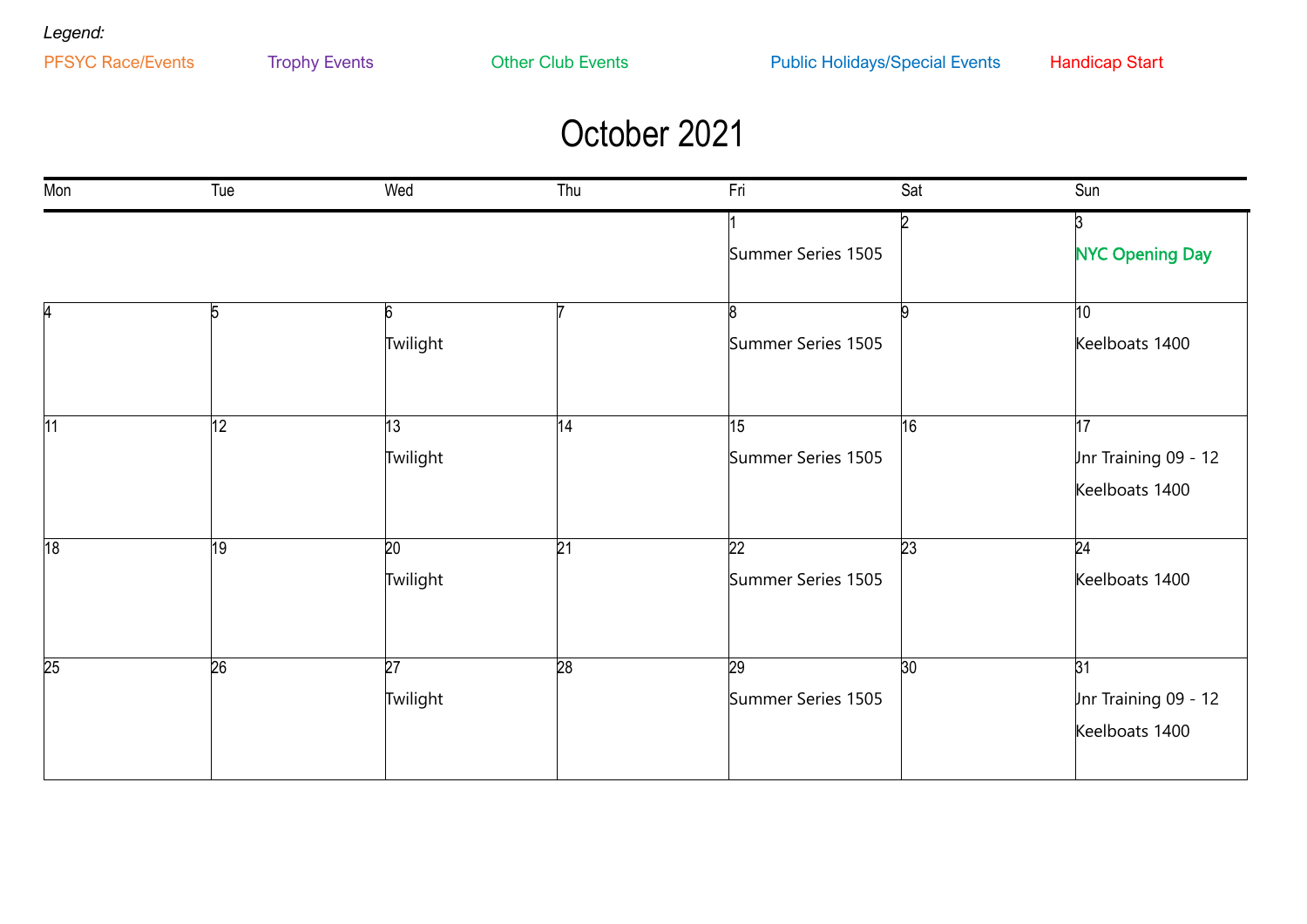# November 2021

| Mon             | Tue                  | Wed             | Thu             | Fri                | Sat             | Sun                                    |
|-----------------|----------------------|-----------------|-----------------|--------------------|-----------------|----------------------------------------|
|                 | $\overline{2}$       | 3               | 4               | 5                  | ĥ               |                                        |
|                 | <b>Melbourne Cup</b> | Twilight        |                 | Summer Series 1505 |                 | Inr Training 09 - 12                   |
|                 |                      |                 |                 |                    |                 | <b>PFSYC Opening Day</b>               |
|                 |                      |                 |                 |                    |                 | <b>Opening Day Race</b><br>1400        |
| 8               | q                    | 10 <sup>1</sup> | 11              | 12                 | $ 13\rangle$    | 14                                     |
|                 |                      | Twilight        |                 | Summer Series 1505 |                 | Jnr Training 09 - 12                   |
|                 |                      |                 |                 |                    |                 | Keelboats 1400                         |
|                 |                      |                 |                 |                    |                 | <b>Chris Garland Trophy</b>            |
| 15              | 16                   | 17              | 18              | 19                 | $\overline{20}$ | $\overline{21}$                        |
|                 |                      | Twilight        |                 | Summer Series 1505 |                 | Jnr Training $09 - 12$                 |
|                 |                      |                 |                 |                    |                 | Keelboats 1400 (steer<br>clear of NYC) |
|                 |                      |                 |                 |                    |                 | <b>NYC Short Course</b><br>Regatta     |
| $\overline{22}$ | $\overline{23}$      | $\overline{24}$ | $\overline{25}$ | 26                 | $\overline{27}$ | $\overline{28}$                        |
|                 |                      | Twilight        |                 | Summer Series 1505 |                 | Jnr Training 09 - 12                   |
|                 |                      |                 |                 |                    |                 | Keelboats 1400                         |
|                 |                      |                 |                 |                    |                 | Alan Johns Trophy #1                   |
| 29              | 30                   |                 |                 |                    |                 |                                        |
|                 |                      |                 |                 |                    |                 |                                        |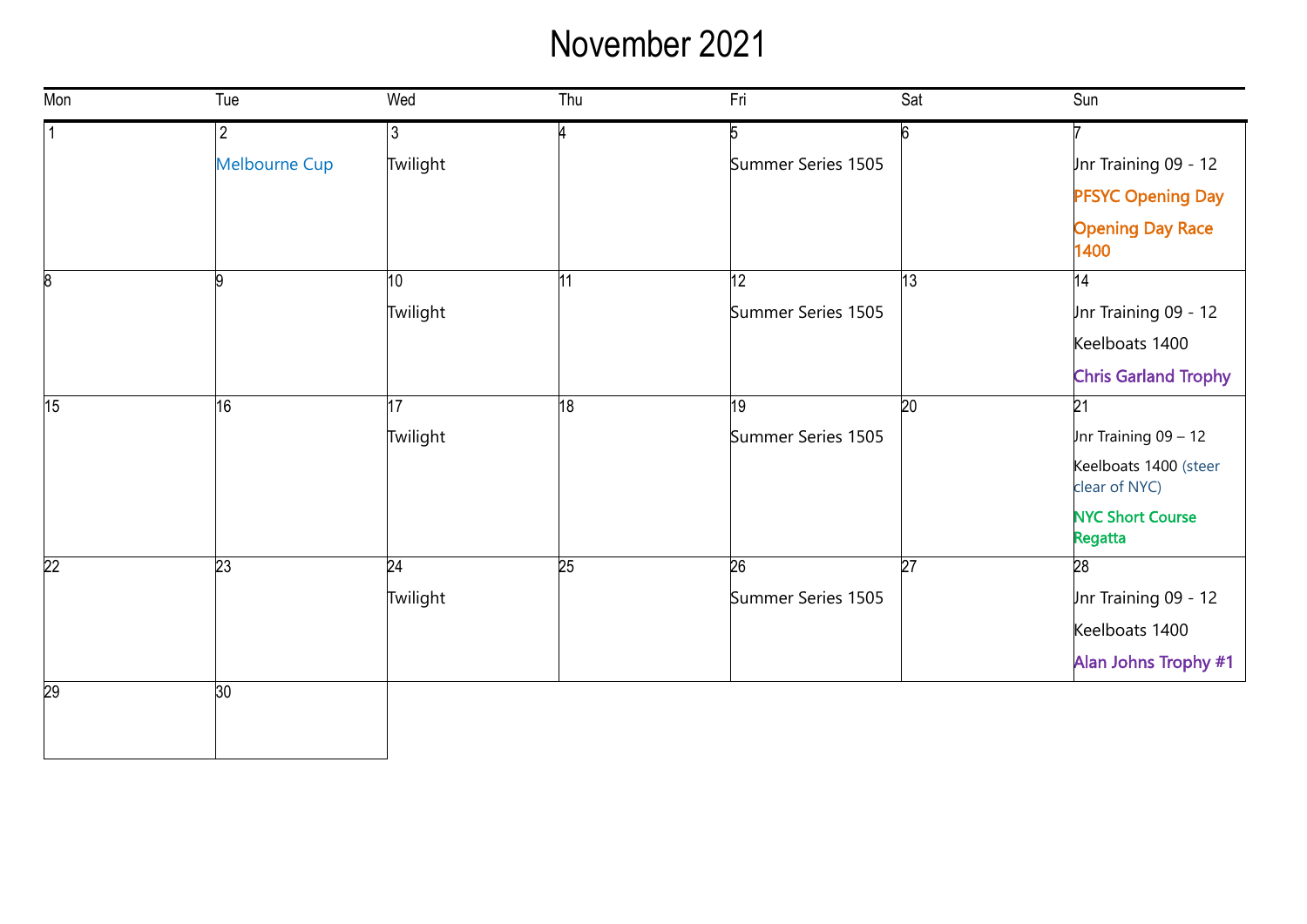#### December 2021

| Mon                                                      | Tue                  | Wed                  | Thu                  | Fri                  | Sat                  | Sun                      |
|----------------------------------------------------------|----------------------|----------------------|----------------------|----------------------|----------------------|--------------------------|
|                                                          |                      |                      | $\sqrt{2}$           | 3                    |                      | $5\phantom{.0}$          |
|                                                          |                      | Twilight             |                      | Summer Series 1505   |                      | Jnr Training $09 - 12$   |
|                                                          |                      |                      |                      |                      |                      | Keelboats 1400           |
|                                                          |                      |                      |                      |                      |                      |                          |
| 6                                                        |                      | ß                    | lQ                   | 10 <sup>°</sup>      | 11                   | 12                       |
|                                                          |                      | Twilight             |                      | Summer Series 1505   |                      | Jnr Training $09 - 12$   |
|                                                          |                      |                      |                      |                      |                      | Junior Xmas Party        |
|                                                          |                      |                      |                      |                      |                      | <b>NYC Marathon</b>      |
|                                                          |                      |                      |                      |                      |                      |                          |
| 13                                                       | 14                   | 15                   | $\overline{16}$      | 17                   | 18                   | $\overline{19}$          |
|                                                          |                      | Twilight             |                      | Summer Series 1505   |                      | Keelboats 1400           |
|                                                          |                      |                      |                      |                      |                      | Handicap Start 1400      |
| 20                                                       | 21                   | 22                   | $\overline{23}$      | 24                   | 25                   | $\overline{26}$          |
|                                                          |                      | Twilight 1800        |                      | <b>Christmas Eve</b> | <b>Christmas Day</b> | <b>Boxing Day Public</b> |
|                                                          |                      |                      |                      | NO SAILING           |                      | <b>Holiday</b>           |
| $\overline{27}$                                          | 28                   | 29                   | 30 <sub>o</sub>      | 31                   |                      |                          |
| Christmas Day Public Boxing Day Public<br><b>Holiday</b> | <b>Holiday</b>       | <b>Office Closed</b> | <b>Office Closed</b> | <b>Office Closed</b> |                      |                          |
| <b>Office Closed</b>                                     | <b>Office Closed</b> |                      |                      |                      |                      |                          |
|                                                          |                      |                      |                      |                      |                      |                          |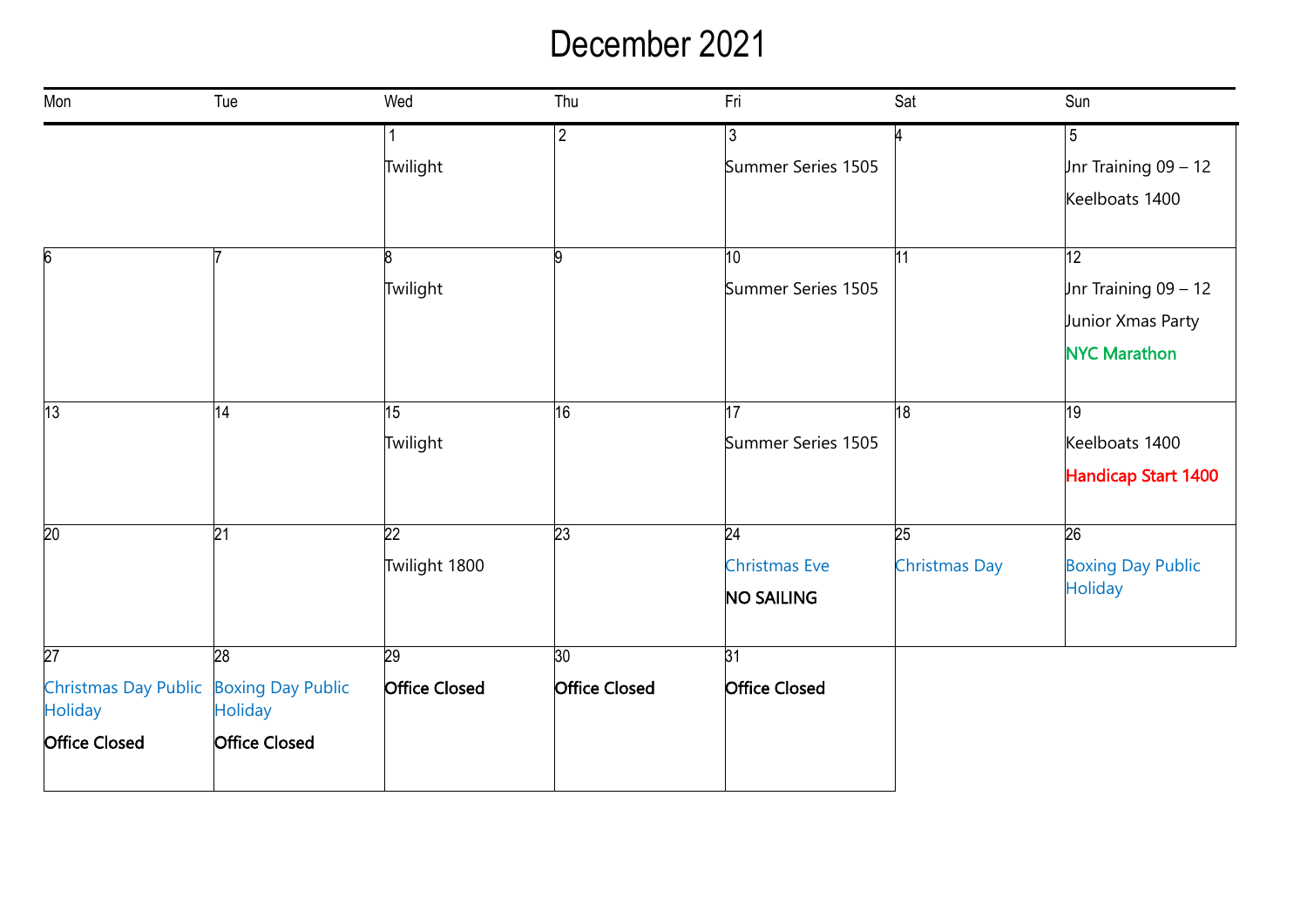# January 2022

| Mon                                    | Tue             | Wed                                       | Thu             | Fri                | Sat             | Sun                                |
|----------------------------------------|-----------------|-------------------------------------------|-----------------|--------------------|-----------------|------------------------------------|
|                                        |                 |                                           |                 |                    |                 | 2                                  |
|                                        |                 |                                           |                 |                    | New Years Day   | <b>NO SAILING</b>                  |
| 3                                      | И               | 5                                         | 6               |                    | R               | g                                  |
| New Years Day Public<br><b>Holiday</b> |                 | Twilight                                  |                 | <b>NO SAILING</b>  |                 | Keelboats 1400                     |
| <b>Office Closed</b>                   |                 |                                           |                 |                    |                 | <b>Robin Gourley Trophy</b>        |
| 10                                     | $\overline{11}$ | 12                                        | $ 13\rangle$    | 14                 | 15              | 16                                 |
|                                        |                 | Twilight                                  |                 | Summer Series 1505 |                 | Keelboats 1400                     |
|                                        |                 |                                           |                 |                    |                 | Alan Johns Trophy #2               |
| $\overline{17}$                        | 18              | 19                                        | $\overline{20}$ | 21                 | $\overline{22}$ | 23                                 |
|                                        |                 | Twilight                                  |                 | Summer Series 1505 |                 | Keelboats 1400                     |
| 24                                     | $\overline{25}$ | $\overline{26}$                           | $\overline{27}$ | $\overline{28}$    | 29              | 30                                 |
|                                        |                 | <b>Australia Day Public</b>               |                 | Summer Series 1505 |                 | Keelboats 1400                     |
|                                        |                 | <b>Holiday</b>                            |                 |                    |                 | (steer clear of NYC)               |
|                                        |                 | <b>Office Closed</b><br><b>NO SAILING</b> |                 |                    |                 | <b>NYC Short Course</b><br>Regatta |
| 31                                     |                 |                                           |                 |                    |                 |                                    |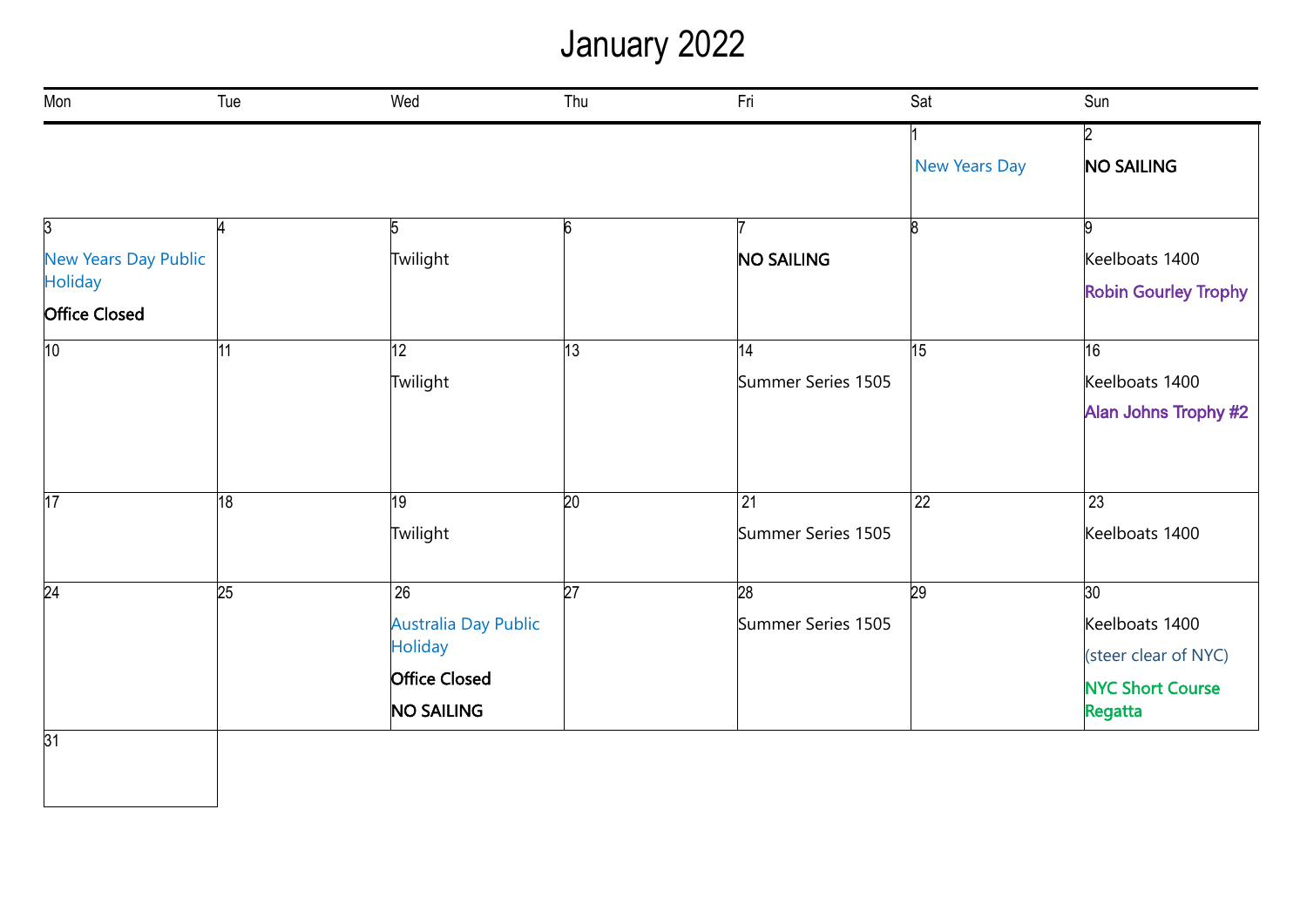# February 2022

| Mon | Tue             | Wed      | Thu             | Fri                                              | Sat             | Sun                     |
|-----|-----------------|----------|-----------------|--------------------------------------------------|-----------------|-------------------------|
|     |                 |          | ß               |                                                  | 5               | 6                       |
|     |                 | Twilight |                 | Summer Series 1505                               |                 | $Jnr$ Training 09 - 12  |
|     |                 |          |                 |                                                  |                 | Keelboats 1400          |
|     | 18              |          | 10              | 11                                               | 12              | 13                      |
|     |                 | Twilight |                 | Summer Series 1505                               |                 | Jnr Training $09 - 12$  |
|     |                 |          |                 |                                                  |                 | Keelboats 1400          |
|     |                 |          |                 |                                                  |                 | Alan Johns Trophy #3    |
| 14  | 15              | 16       | 17              | 18                                               | 19              | $\overline{20}$         |
|     |                 | Twilight |                 | Summer Series 1505                               |                 | Jnr Training $09 - 12$  |
|     |                 |          |                 | <b>PFSYC Parmelia Night</b>                      |                 | <b>NYC HMAS Perth</b>   |
|     |                 |          |                 | <b>Race 1900</b>                                 |                 | <b>Memorial Regatta</b> |
| 21  | $\overline{22}$ | 23       | $\overline{24}$ | 25                                               | $\overline{26}$ | $\overline{27}$         |
|     |                 | Twilight |                 | Summer Series 1505                               |                 | $Jnr$ Training 09 - 12  |
|     |                 |          |                 | Parmelia Night Race<br><b>Presentations 1900</b> |                 | Keelboats 1400          |
| 28  |                 |          |                 |                                                  |                 |                         |
|     |                 |          |                 |                                                  |                 |                         |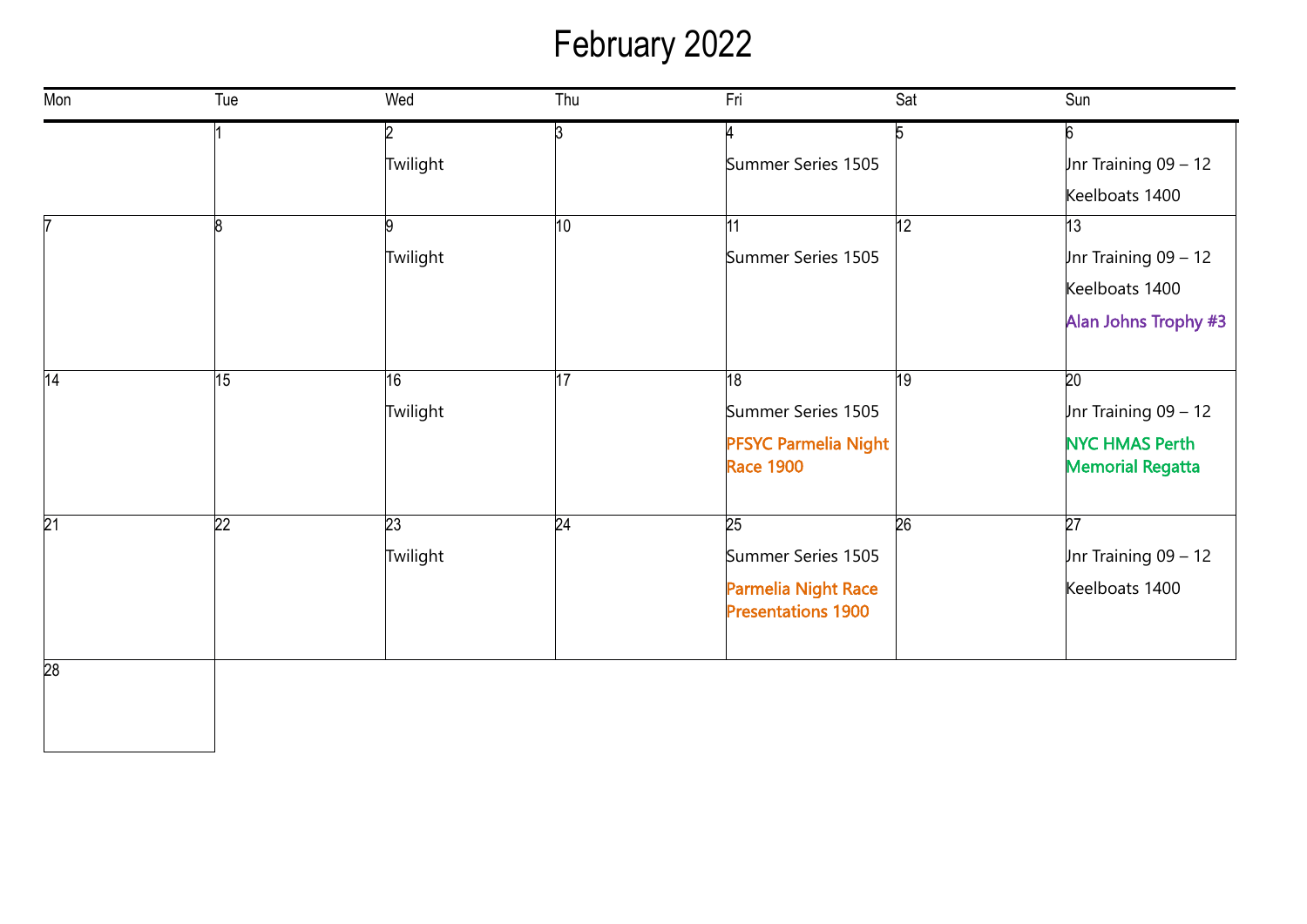#### March 2022

| Mon                                    | Tue             | Wed             | Thu             | Fri                        | Sat             | Sun                                                                   |
|----------------------------------------|-----------------|-----------------|-----------------|----------------------------|-----------------|-----------------------------------------------------------------------|
|                                        |                 | <sup>2</sup>    | ß.              |                            | 5               | ჩ                                                                     |
|                                        |                 | Twilight        |                 | Summer Series 1505         |                 | <b>NO SAILING</b>                                                     |
|                                        |                 |                 |                 |                            |                 |                                                                       |
| 7                                      | R               | 9               | $\overline{10}$ | 11                         | $\overline{12}$ | 13                                                                    |
| Labour Day Public                      |                 | Twilight        |                 | Summer Series 1505         |                 | Jnr Training $09 - 12$                                                |
| <b>Holiday</b><br><b>Office Closed</b> |                 |                 |                 |                            |                 | <b>Wally Pickford</b><br><b>Memorial Marathon</b><br><b>Race 1100</b> |
| 14                                     | 15              | 16              | 17              | 18                         | 19              | $\overline{20}$                                                       |
|                                        |                 | Twilight        |                 | Summer Series 1505         |                 | Jnr Training $09 - 12$                                                |
|                                        |                 |                 |                 | <b>Wally Pickford Race</b> |                 | Keelboats 1400                                                        |
|                                        |                 |                 |                 | <b>Presentations 1900</b>  |                 | <b>CYC Commodore's</b><br><b>Cup</b>                                  |
| $\overline{21}$                        | $\overline{22}$ | 23              | 24              | 25                         | $\overline{26}$ | $\overline{27}$                                                       |
|                                        |                 | Twilight        |                 | Summer Series 1505         |                 | Jnr Training $09 - 12$                                                |
|                                        |                 |                 |                 |                            |                 | Keelboats 1400                                                        |
|                                        |                 |                 |                 |                            |                 | <b>PFSYC Crew Race</b>                                                |
| 28                                     | 29              | 30 <sub>o</sub> | 31              |                            |                 |                                                                       |
|                                        |                 | Twilight        |                 |                            |                 |                                                                       |
|                                        |                 |                 |                 |                            |                 |                                                                       |
|                                        |                 |                 |                 |                            |                 |                                                                       |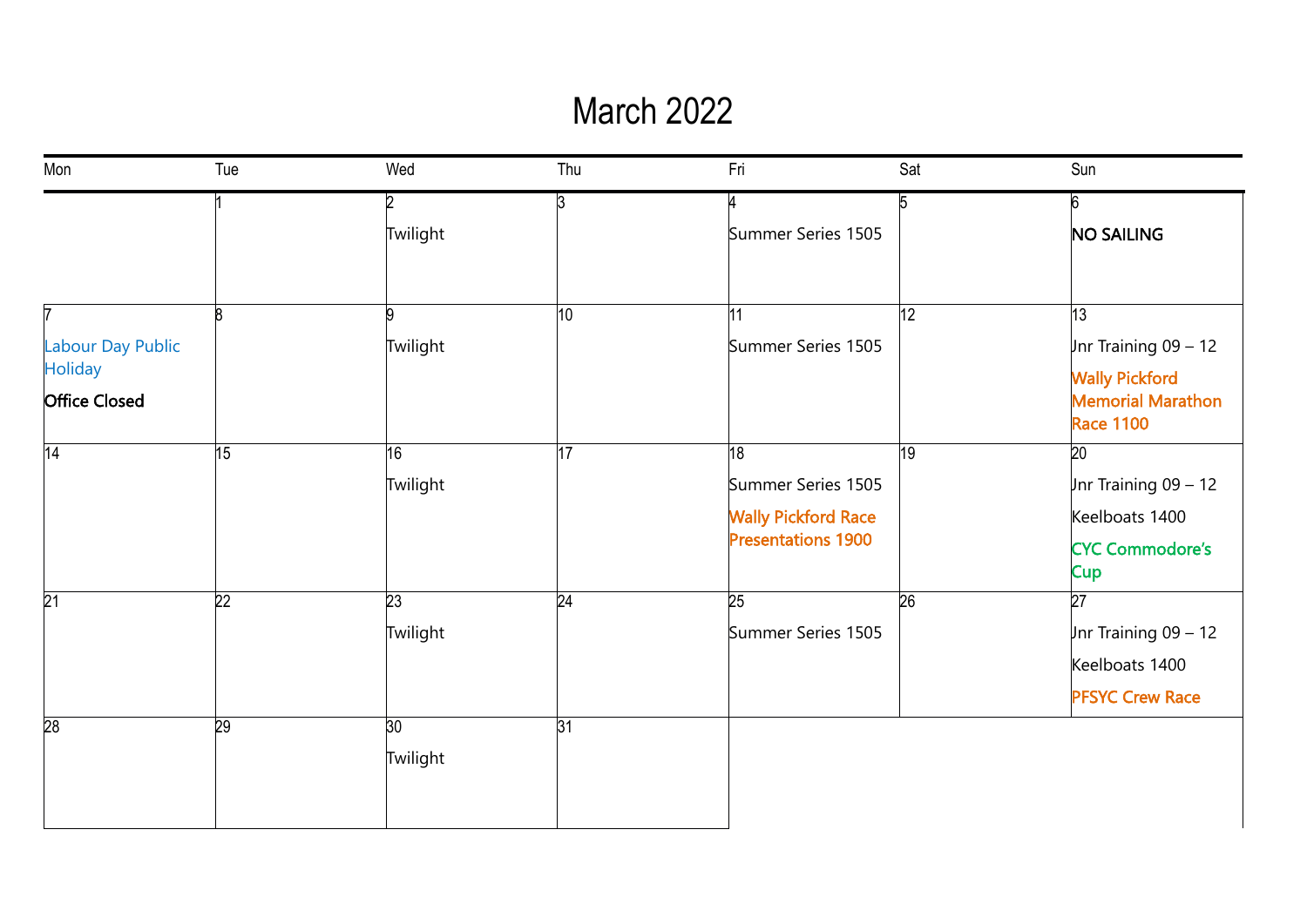# April 2022

| Mon                                                  | Tue             | Wed             | Thu             | Fri                                    | Sat | Sun                                 |
|------------------------------------------------------|-----------------|-----------------|-----------------|----------------------------------------|-----|-------------------------------------|
|                                                      |                 |                 |                 |                                        | ID. | $\overline{3}$                      |
|                                                      |                 |                 |                 | Summer Series 1505                     |     | Jnr Training $09 - 12$              |
|                                                      |                 |                 |                 |                                        |     | Keelboats 1400                      |
|                                                      | 5               | 6               |                 | 8                                      |     | 10 <sup>10</sup>                    |
|                                                      |                 | Twilight        |                 | Summer Series 1505                     |     | Keelboats 1400                      |
|                                                      |                 |                 |                 |                                        |     | <b>PFSYC Out of the Hat</b><br>Race |
| 11                                                   | 12              | 13              | 14              | 15                                     | 16  | 17                                  |
|                                                      | Twilight        |                 |                 | <b>Good Friday Public</b>              |     | <b>Easter Sunday</b>                |
|                                                      |                 |                 |                 | <b>Holiday</b>                         |     | <b>NO SAILING</b>                   |
|                                                      |                 |                 |                 | <b>NO SAILING</b>                      |     |                                     |
|                                                      |                 |                 |                 | <b>Office Closed</b>                   |     |                                     |
| 18                                                   | $ 19\rangle$    | $\overline{20}$ | 21              | $ 22\rangle$                           | 23  | 24                                  |
| <b>Easter Monday Public</b><br><b>Holiday</b>        |                 | Twilight        |                 | Summer Series 1505<br>(Last for Summer |     | <b>NO SAILING</b>                   |
| <b>Office Closed</b>                                 |                 |                 |                 | Season)                                |     |                                     |
| 25                                                   | $\overline{26}$ | $\overline{27}$ | $\overline{28}$ | 29                                     | 30  |                                     |
| <b>Anzac Day Public</b><br><b>Holiday</b>            |                 |                 |                 | Winter Series 1505                     |     |                                     |
| <b>PFSYC Anzac Day Final</b><br><b>Twilight 1600</b> |                 |                 |                 |                                        |     |                                     |
| <b>Office Closed</b>                                 |                 |                 |                 |                                        |     |                                     |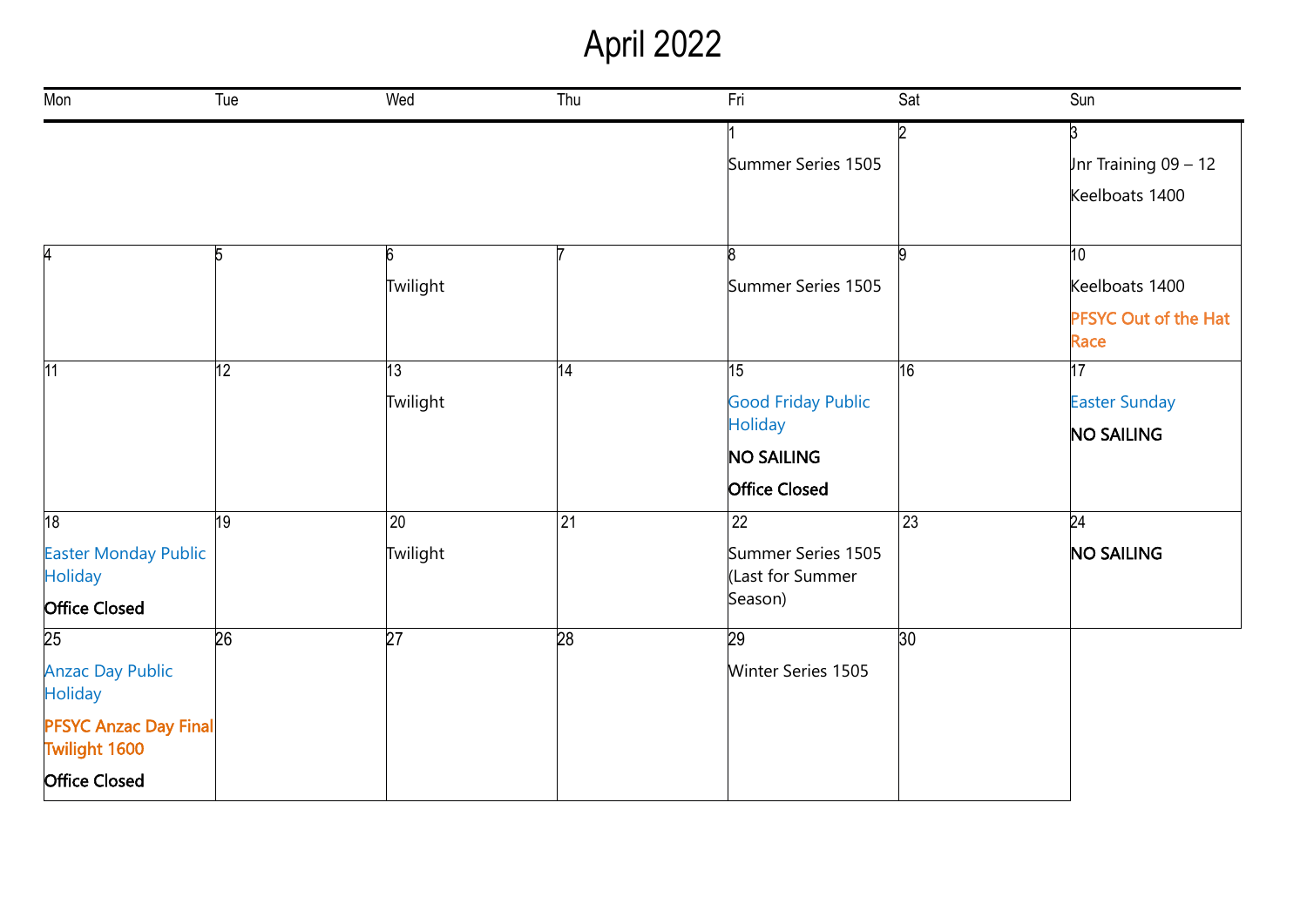May 2022

| Mon            | Tue             | Wed | Thu        | Fri                | Sat             | Sun                      |
|----------------|-----------------|-----|------------|--------------------|-----------------|--------------------------|
|                |                 |     |            |                    |                 |                          |
|                |                 |     |            |                    |                 | Jnr Training $09 - 12$   |
|                |                 |     |            |                    |                 | Frostbite 1330           |
| $\overline{2}$ | $\mathsf{B}$    |     | $\sqrt{5}$ | 6                  |                 | R                        |
|                |                 |     |            | Winter Series 1505 |                 | Mother's Day             |
| 9              | 10              | 11  | 12         | 13                 | $\overline{14}$ | 15                       |
|                |                 |     |            | Winter Series 1505 |                 | $ $ Jnr Training 09 - 12 |
|                |                 |     |            |                    |                 | Frostbite 1330           |
| 16             | 17              | 18  | 19         | 20                 | $\overline{21}$ | $\overline{22}$          |
|                |                 |     |            | Winter Series 1505 |                 |                          |
| 23             | 24              | 25  | 26         | $\overline{27}$    | 28              | 29                       |
|                |                 |     |            | Winter Series 1505 |                 | Jnr Training $09 - 12$   |
|                |                 |     |            |                    |                 | Frostbite 1330           |
| 30             | $\overline{31}$ |     |            |                    |                 |                          |
|                |                 |     |            |                    |                 |                          |
|                |                 |     |            |                    |                 |                          |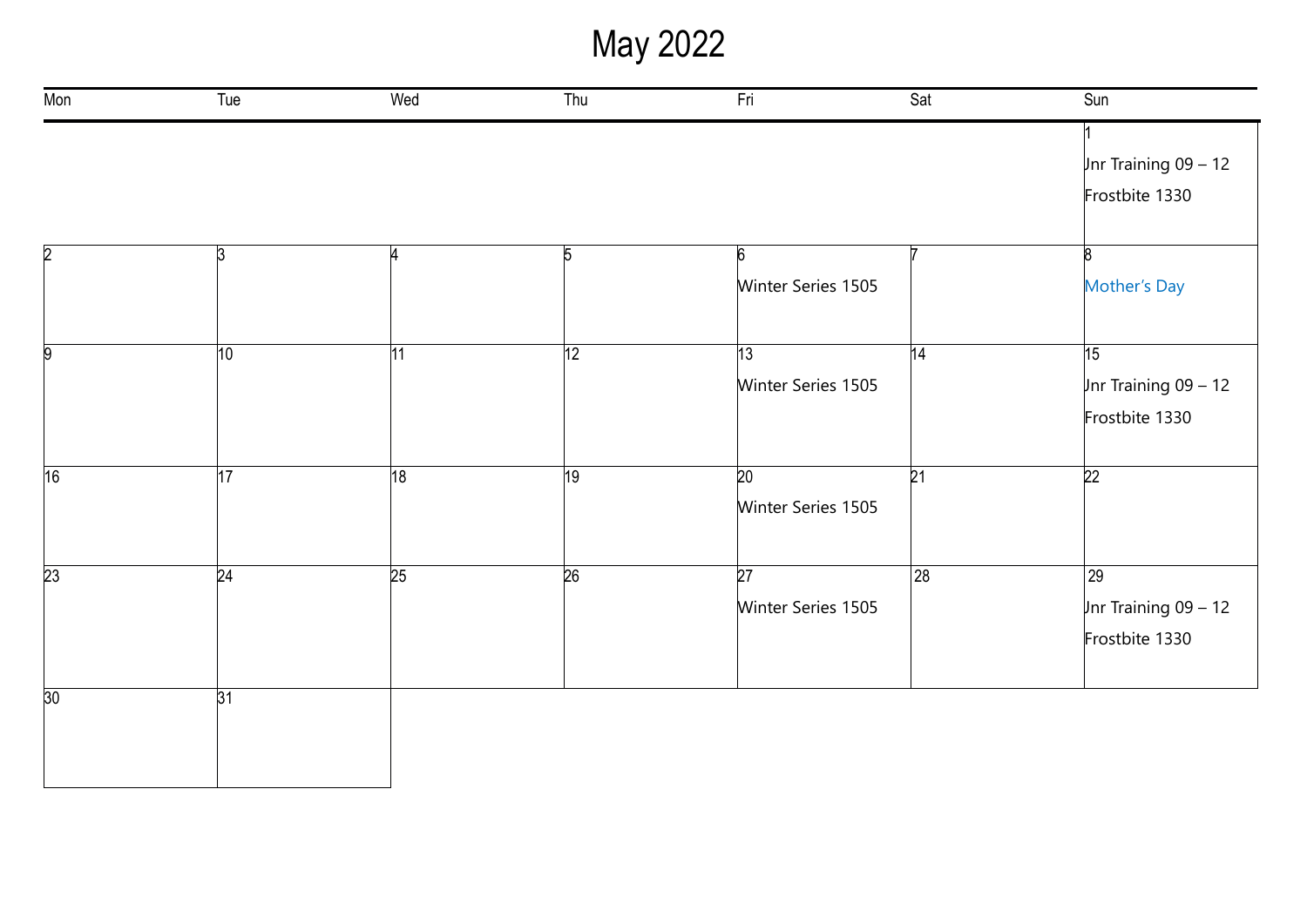# June 2022

| Mon                          | Tue             | Wed             | Thu             | Fri                | Sat | Sun                    |
|------------------------------|-----------------|-----------------|-----------------|--------------------|-----|------------------------|
|                              |                 |                 | b.              | 3                  |     | 5                      |
|                              |                 |                 |                 | Winter Series 1505 |     | <b>NO SAILING</b>      |
|                              |                 |                 |                 |                    |     |                        |
| $6\overline{6}$              |                 |                 | n               | 10                 | 11  | 12                     |
| <b>WA Day Public Holiday</b> |                 |                 |                 | Winter Series 1505 |     | Jnr Training $09 - 12$ |
| <b>Office Closed</b>         |                 |                 |                 |                    |     |                        |
| 13                           | 14              | 15              | 16              | 17                 | 18  | 19                     |
|                              |                 |                 |                 | Winter Series 1505 |     | Frostbite 1330         |
| 20                           | $\overline{21}$ | $\overline{22}$ | $\overline{23}$ | $\overline{24}$    | 25  | $\overline{26}$        |
|                              |                 |                 |                 | Winter Series 1505 |     | Jnr Training $09 - 12$ |
| $\overline{27}$              | 28              | 29              | 30              |                    |     |                        |
|                              |                 |                 |                 |                    |     |                        |
|                              |                 |                 |                 |                    |     |                        |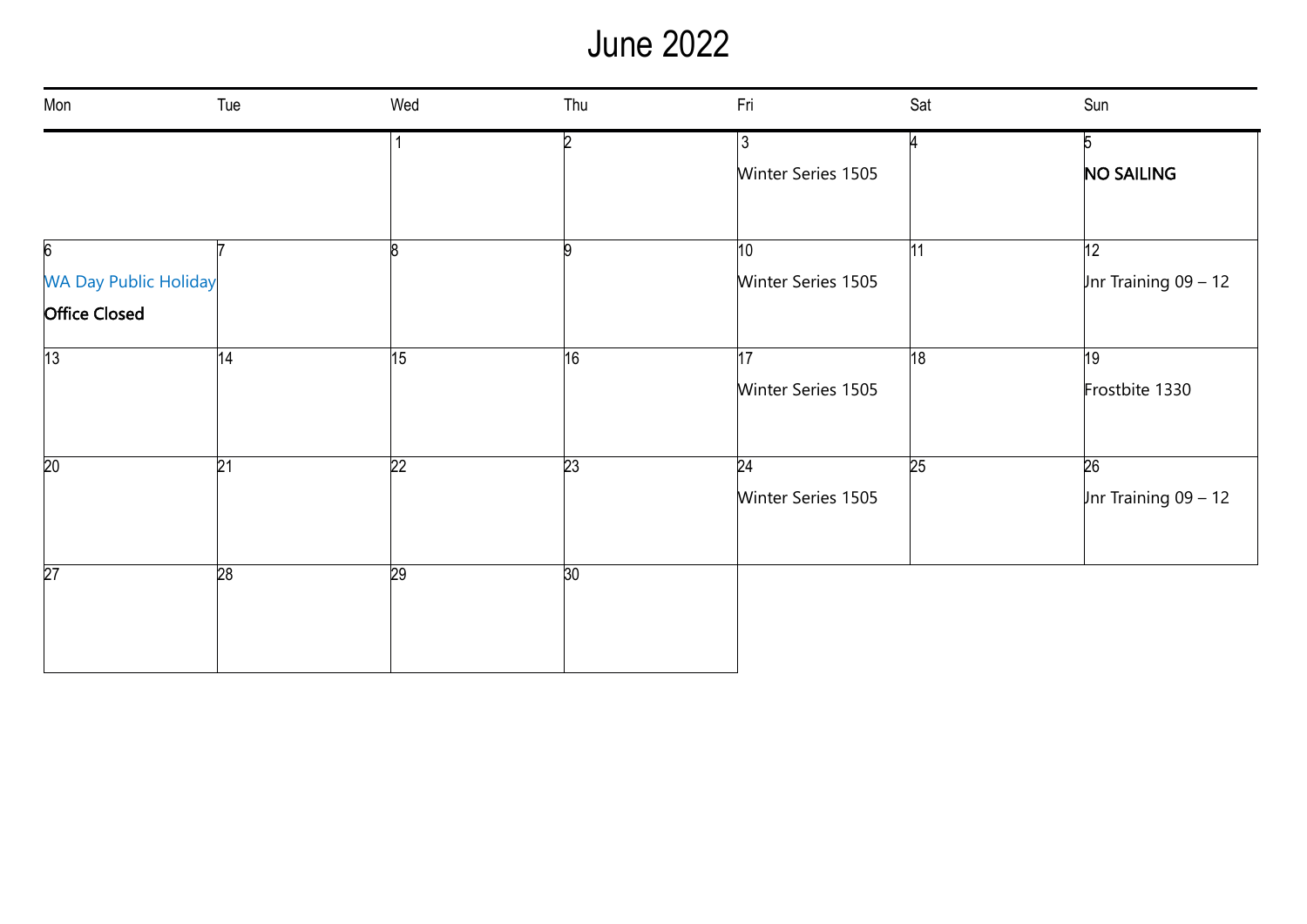July 2022

| Mon | Tue             | Wed             | Thu             | Fri                | Sat          | Sun                    |
|-----|-----------------|-----------------|-----------------|--------------------|--------------|------------------------|
|     |                 |                 |                 |                    | b.           | $\mathbf{3}$           |
|     |                 |                 |                 | Winter Series 1505 |              | Frostbite 1330         |
|     |                 |                 |                 |                    |              |                        |
| 4   | $\overline{5}$  | $6\overline{6}$ |                 | $\mathsf{B}$       | q            | 10                     |
|     |                 |                 |                 | Winter Series 1505 |              |                        |
|     |                 |                 |                 |                    |              |                        |
| 11  | 12              | 13              | 14              | 15                 | 16           | 17                     |
|     |                 |                 |                 | Winter Series 1505 |              | Frostbite 1330         |
|     |                 |                 |                 |                    |              |                        |
| 18  | 19              | $\overline{20}$ | $\overline{21}$ | $\overline{22}$    | $ 23\rangle$ | $\overline{24}$        |
|     |                 |                 |                 | Winter Series 1505 |              | Jnr Training $09 - 12$ |
|     |                 |                 |                 |                    |              |                        |
| 25  | $\overline{26}$ | $\overline{27}$ | $\overline{28}$ | 29                 | 30           | 31                     |
|     |                 |                 |                 | Winter Series 1505 |              |                        |
|     |                 |                 |                 |                    |              |                        |
|     |                 |                 |                 |                    |              |                        |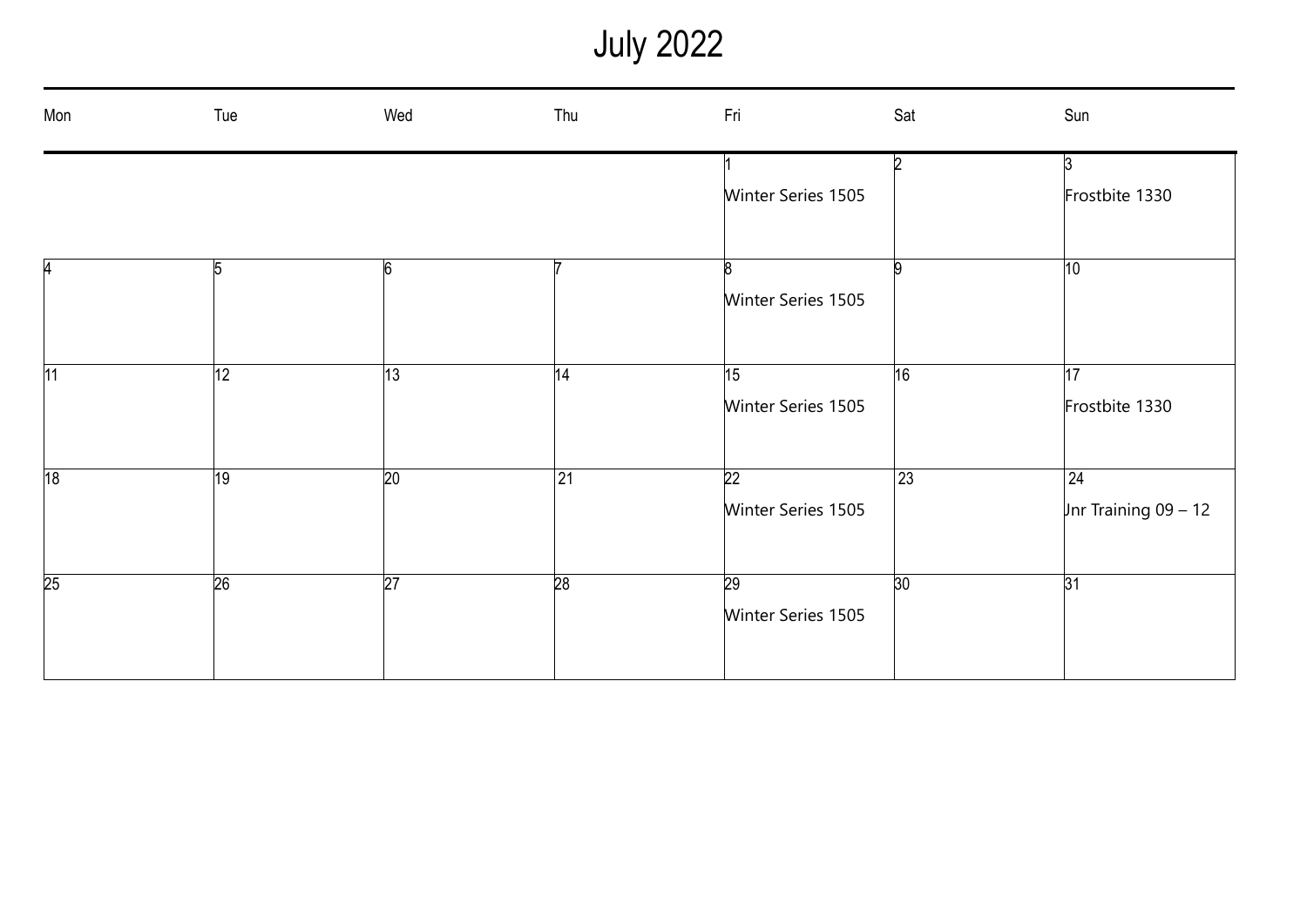### August 2022

| Mon             | Tue             | Wed             | Thu | Fri                | Sat             | Sun                                        |
|-----------------|-----------------|-----------------|-----|--------------------|-----------------|--------------------------------------------|
|                 | $\overline{2}$  | 3               |     | 5                  | 6               |                                            |
|                 |                 |                 |     | Winter Series 1505 |                 | Jnr Training $09 - 12$                     |
|                 |                 |                 |     |                    |                 | <b>PFSYC Cork Evans</b><br>Time Trial 1000 |
|                 |                 |                 |     |                    |                 | Frostbite 1330                             |
| 8               | 9               | $ 10\rangle$    | 11  | 12                 | 13              | 14                                         |
|                 |                 |                 |     | Winter Series 1505 |                 |                                            |
| 15              | 16              | $\overline{17}$ | 18  | 19                 | 20              | $\overline{21}$                            |
|                 |                 |                 |     | Winter Series 1505 |                 | Jnr Training $09 - 12$                     |
|                 |                 |                 |     |                    |                 | Frostbite 1330                             |
| $\overline{22}$ | $\overline{23}$ | 24              | 25  | $\overline{26}$    | $\overline{27}$ | 28                                         |
|                 |                 |                 |     | Winter Series 1505 |                 |                                            |
| 29              | 30              | 31              |     |                    |                 |                                            |
|                 |                 |                 |     |                    |                 |                                            |
|                 |                 |                 |     |                    |                 |                                            |